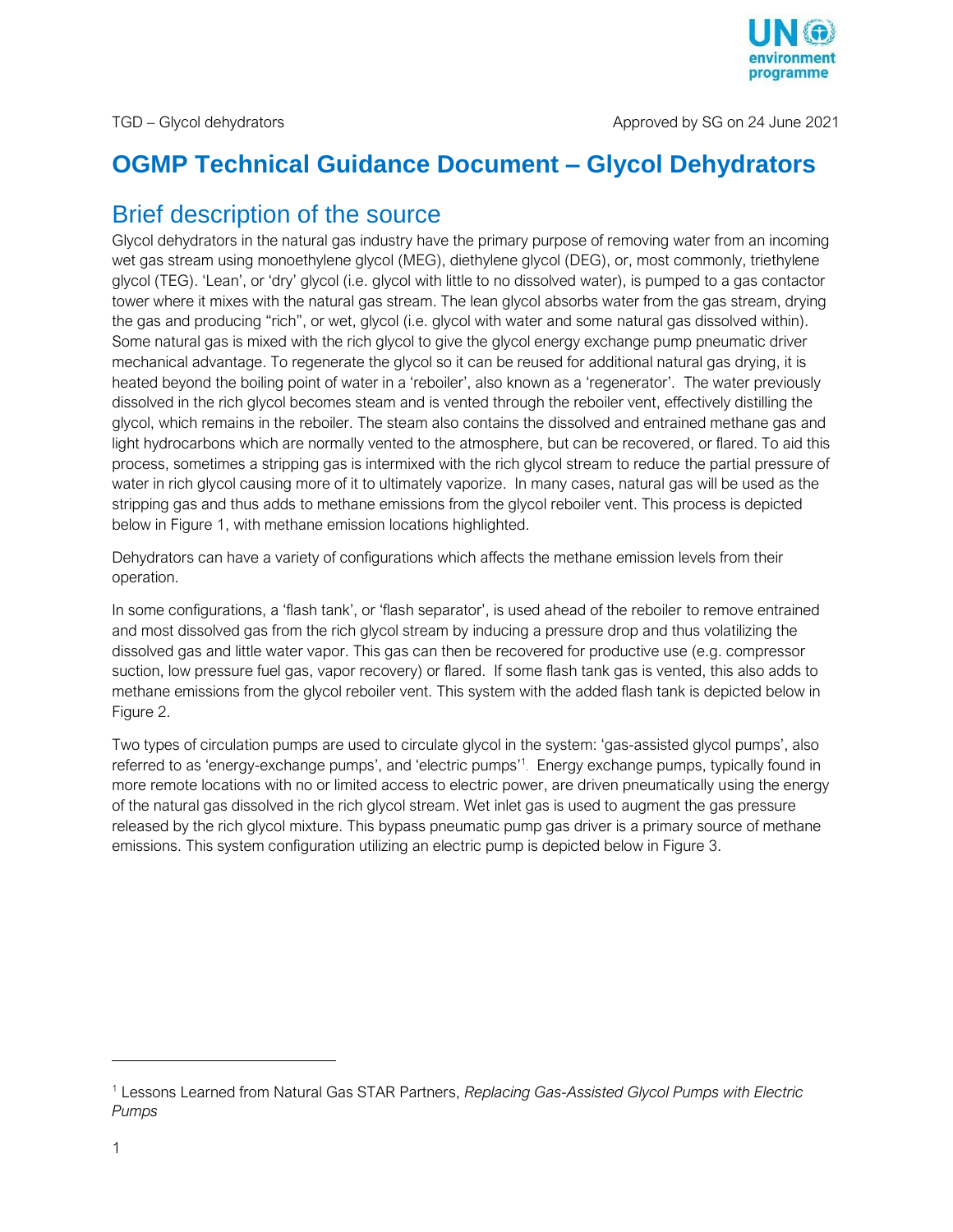



### System boundaries

Methane that is vented to atmosphere within gas streams from glycol dehydration systems are considered herein. Methane emissions from glycol dehydration that are captured and reintegrated into the process, i.e. not vented, are not to be reported. Methane emissions captured and routed to flare or thermal oxidation should be reported under Flaring (see *Flaring TGD*), fugitive methane emissions within the glycol dehydration system under Fugitive Emissions (see *Fugitive Emissions TDG*), unburned methane from the reboiler's burner under Incomplete Combustion (*see Incomplete Combustion TGD*) and methane emissions from gas pneumatic controllers (level, pressure, temperature, flow) commonly used on glycol dehydrators under Venting – Pneumatics (see *Pneumatics TDG*), unless the latter discharges into the system and is then released with vented reboiler or flash tank gas.

[Placeholder for materiality definition at Asset Level]

For detailed guidelines on materiality, please refer to the [*General guidance TGD*].

## Quantification methodology – Level 3

### Emission factors

Accepted source-level emission factors or those prescribed by local regulation are considered as providing Level 3 estimates, provided they are specific for the source type and based on throughput of product through the glycol dehydration system. Practitioners are encouraged to use emission factors that best represent conditions and practices at their facilities and adjust the factors, where warranted, to more accurately estimate emissions given differences between the reference system on which the emission factor is based,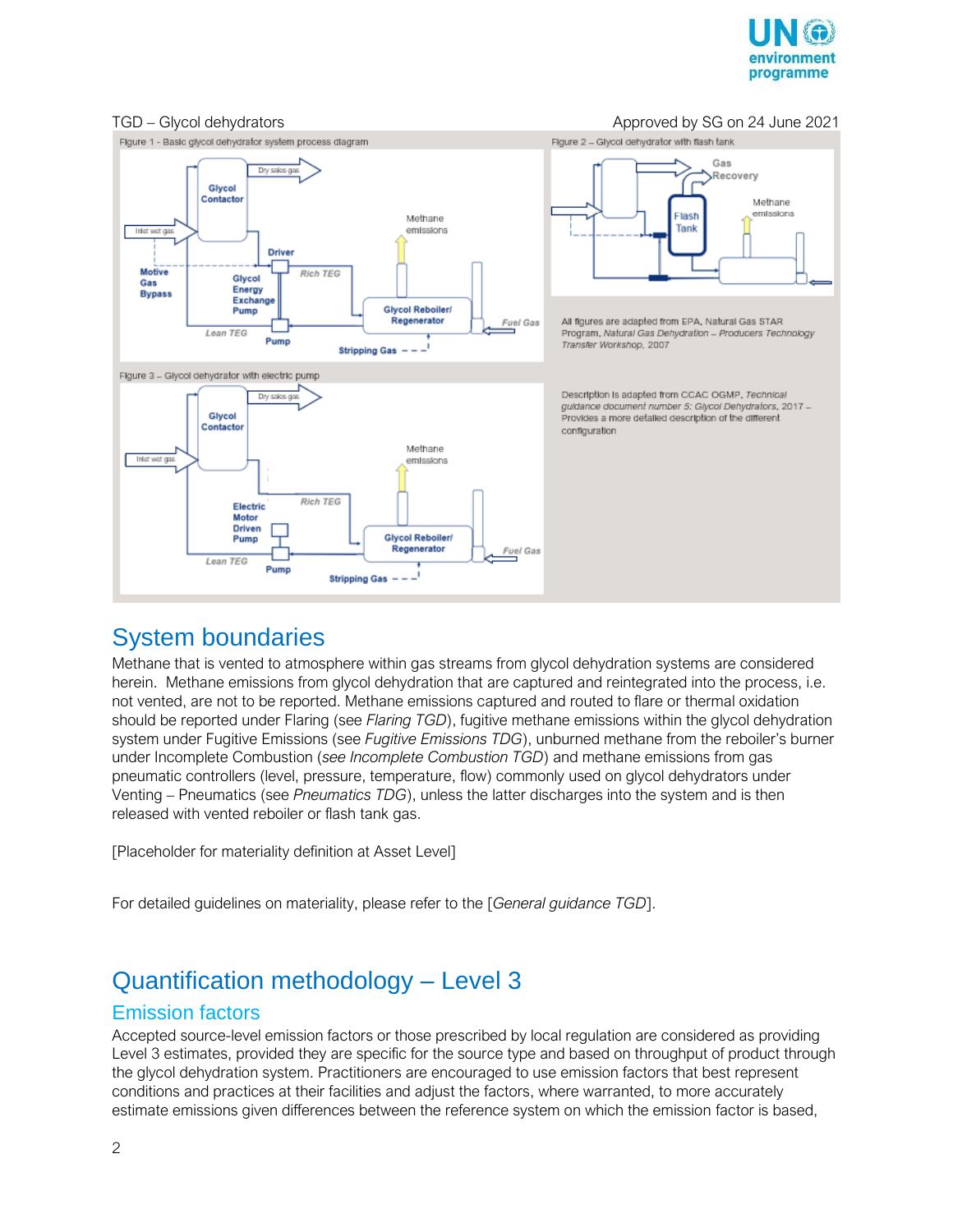

TGD – Glycol dehydrators **Approved by SG on 24 June 2021** 

and their systems. The resources noted below aid in emission factor adjustments to reflect specific circumstances.

The following table presents an example of emission factors which can be used to estimate methane emissions from a basic glycol dehydrator<sup>2</sup>. These emission factors do not consider emissions from use of stripping gas, losses from flash tanks or glycol exchange pumps. They were established from a range of operational conditions (temperature, pressure, with or without flash tank,  $\ldots$ )<sup>3</sup>.

| Industry Segment <sup>4</sup> | Methane Emission factor   |                           |                                                       |
|-------------------------------|---------------------------|---------------------------|-------------------------------------------------------|
|                               | scm / MMscm<br>throughput | scf / MMscf<br>throughput | CH <sub>4</sub> content basis for<br>industry segment |
| Production and<br>Gathering   | 275.6                     | 275.6                     | 78.8 mole %                                           |
| Processing                    | 121.6                     | 121.6                     | 86.8 mole %                                           |
| Transmission                  | 93.72                     | 93.72                     | 93.4 mole %                                           |
| Storage                       | 117.2                     | 117.2                     | 93.4 mole %                                           |

It is possible to adapt emission factors to better reflect the Partner's situation. These emission factors can be converted to units more commonly used by the Partner, or as required by reporting. Changes on both the unit of methane emissions and throughput will have an impact on the value of the emission factor when converted.

Methane content of the gas is another aspect for which emission factors can be adjusted to rely on the methane content of the facility instead of the default one provided for the industry segment, using the following formula<sup>5</sup>:

 $E_{CH4}$  = Throughput \* EF \*  $\frac{CH_4 \, content \, (facility)}{CH_4 \, content \, (default)}$ 4 ()

Activity data collection should be conducted based on the data required by the selected emission factor. In the example presented above, data on annual volume of gas running through the dehydrator.

 $\overline{a}$ 

<sup>2</sup> American Petroleum Institute, *Compendium of greenhouse gas emissions methodologies for the oil and natural gas industry,* 2009, Table 5-2. Additional guidance on using emission factors for other configurations is provided in Sections 5.1.1 and 5.1.2 of this compendium.

<sup>3</sup> EPA, *Methane emissions from the natural gas industry – Volume 14: Glycol Dehydrators,* 1996, p. 13 – Provides a list of characteristics from the reboiler vent that affect methane emissions, considered to develop the emission factors

<sup>4</sup> Industry Segment descriptions are adapted from American Petroleum Institute, *Compendium of greenhouse gas emissions methodologies for the oil and natural gas industry,* 2009 – section 2.2.

<sup>5</sup> Adapted from American Petroleum Institute, *Compendium of greenhouse gas emissions methodologies for the oil and natural gas industry,* 2009 – p. 5-6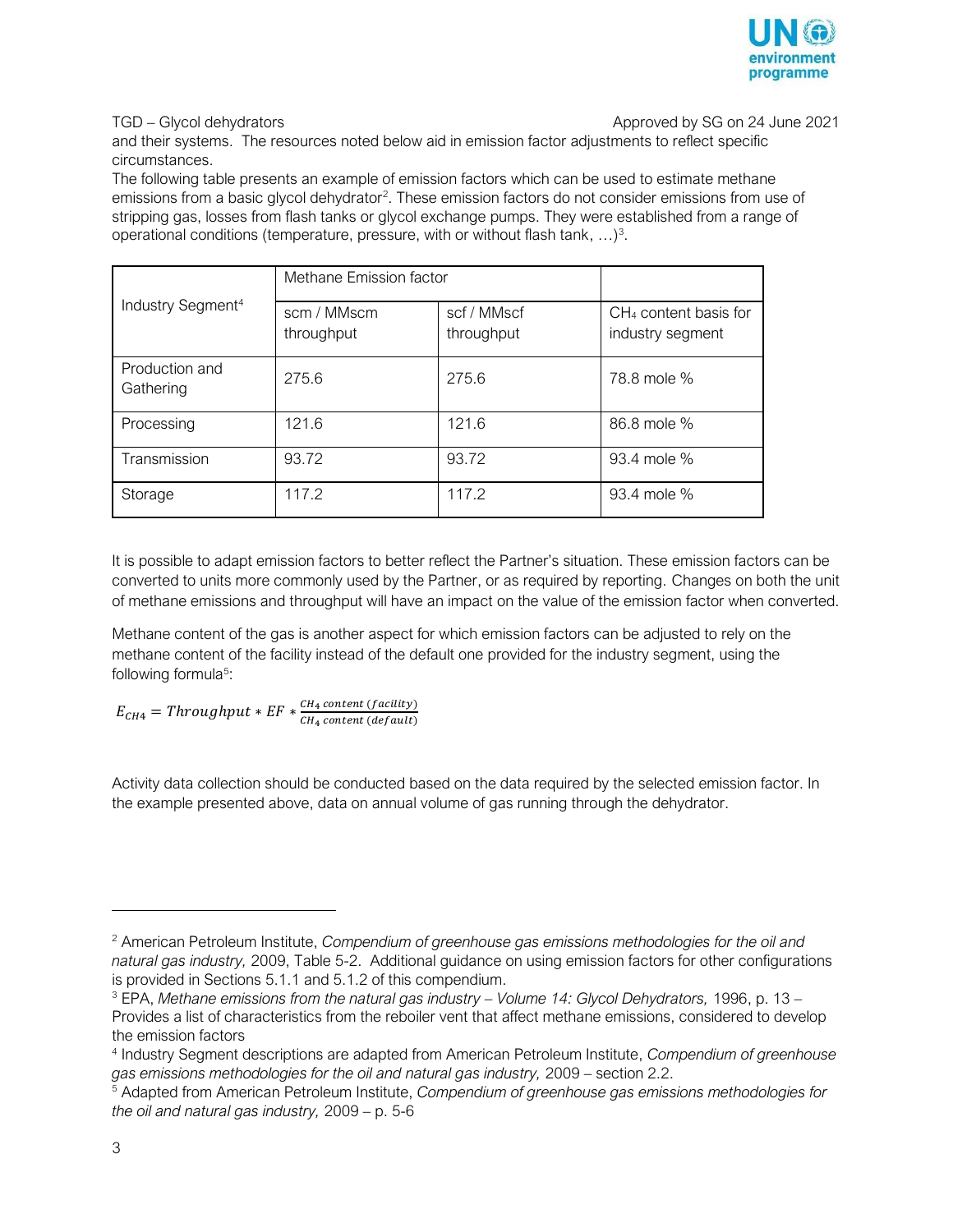

TGD – Glycol dehydrators and the state of the Approved by SG on 24 June 2021

## Quantification methodology – Level 4

### Direct measurement and Measurement-based Emission factors

Measurements (including continuous and periodic monitoring) or emission factors developed based on representative measured emissions are considered Level 4 emissions quantification. Measurements must be taken that represent the total flow and associated methane content of each gas stream that is vented to atmosphere from the dehydration unit. Piping and Instrumentation Drawings and surveys of the glycol dehydration system with optical gas imaging cameras may be helpful in ensuring all emission points are identified, and thus measured.

Level 4 emission factors should be based on measurements conducted on a representative sample. System configurations, environmental and operating conditions (e.g. systems with or without flash tank, systems with or without stripping gas) should be considered in determining 'like' systems that carry a common emission factor. Each system that is not 'like' will require determination of a separate emission factor for that system based on the appropriate measurement studies. For guidelines on the methodology to develop a statistically representative sample, please refer to the [*General guidance TGD*].

Emission factors expressed in terms of emission per unit of vented throughput will allow for easy adjustment of activity data (i.e. flow and composition data).

Accepted equipment and techniques for determining gas flow are to be employed. Following are typical equipment that work well on glycol dehydration systems, but the list is not exhaustive<sup>67</sup>:

- Vane anemometer.
- Hotwire anemometer.
- Turbine meter.
- ePV electronic packing vent monitor
- Ultrasonic flow meter

Composition can be modelled, as described under *Engineering calculation*. If practical, direct measurements should be used to determine the composition of the vent stream.

### Engineering calculation

Engineering calculations that capture all relevant system vents, use measured or simulated activity data (i.e. flows and compositions) and consider all major physical and chemical processes relevant to the venting of methane from the glycol dehydration system are considered Level 4 emissions quantification. Activity data can be continuous or based on representative sampling. For guidelines on the methodology to develop a statistically representative sample, please refer to the [*General guidance TGD*].

j

<sup>6</sup> More details on various detection and measurement equipment can be found at CCAC, *Conduction Emissions Surveys, Including Emission Detection and Quantification Equipment - Appendix A of the OGMP Technical Guidance Document,* 2017

<sup>7</sup> More details on various detection and measurement equipment can be found at Marcogaz, *Assessment of methane emissions for gas Transmission and Distribution system operators,* 2019 – Section 7 (p. 34-39)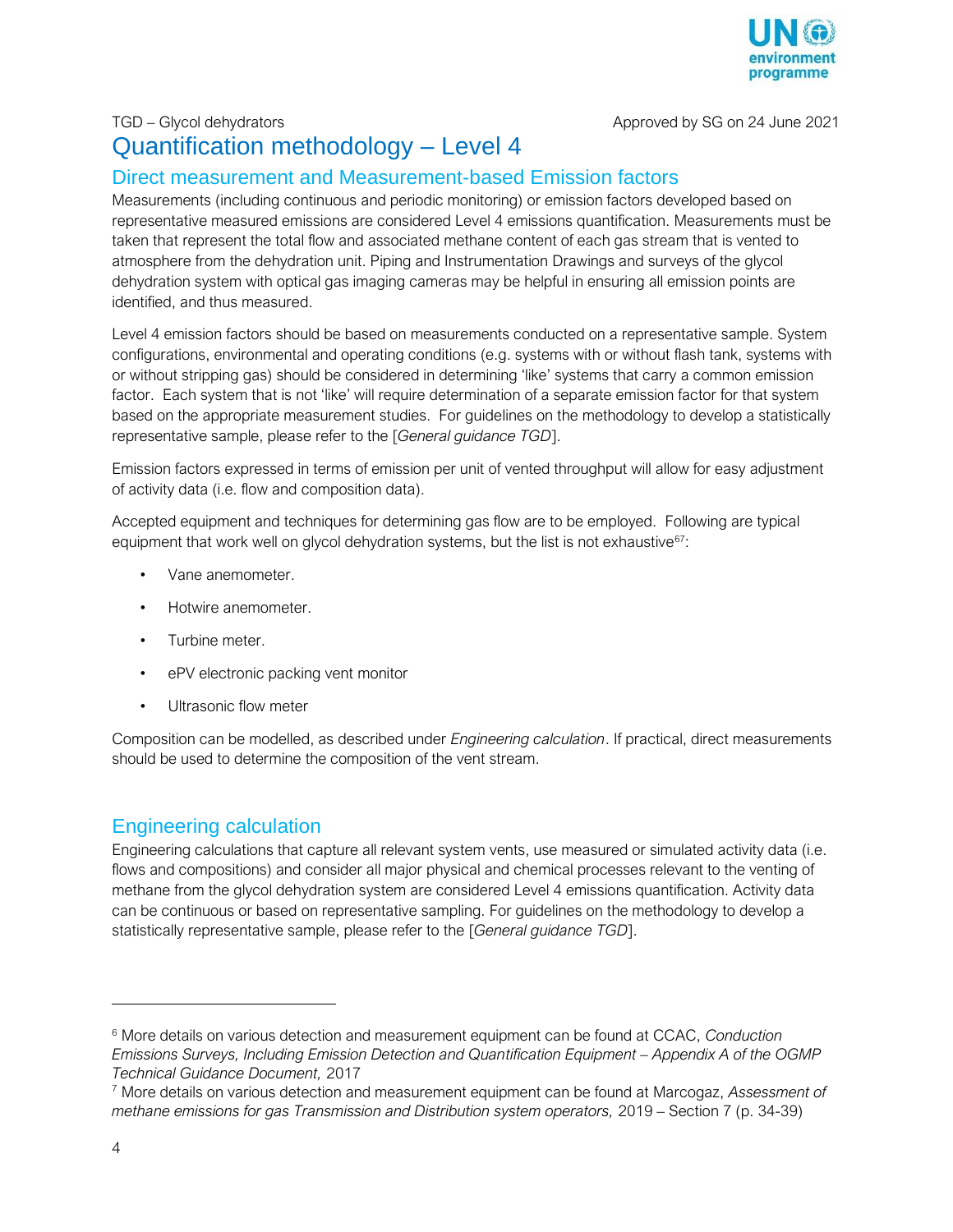

TGD – Glycol dehydrators **Approved by SG on 24 June 2021** 

Where applicable to the operation, emissions simulation software like GlyCalc®<sup>8</sup>, Aspen HYSYS<sup>9</sup> or equally robust software are considered to provide Level 4 emissions estimates.

Where the glycol dehydration system configuration does not allow high confidence estimates from these simulation software packages, engineered calculations that include the same level of rigor and are customized to the operation are considered Level 4 emissions quantification. These models should estimate the quantity and composition of the hot vent stream using detailed information including wet gas hydrocarbon composition, wet gas flow rate, wet gas temperature and pressure, existence of a gas-driven glycol energy exchange pump, wet and dry gas water contents, glycol flow rate, use of stripping gas flowrate to the regenerator, and the temperature and pressure of the flash tank, if present.

As with direct measurement, engineering calculations may be performed for a representative sample of like systems and then applied to the larger population. For guidelines on the methodology to develop a statistically representative sample, please refer to the *Uncertainty TGD.*

### Example of Engineering Calculations based on TEG sampling

Following are examples of engineering calculations<sup>10</sup> which can be used in in calculating methane emissions for simple glycol dehydration systems that are vented to atmosphere. Please note that they may not provide accurate results for all system configurations but are provided to give practitioners an indication of the level of rigor likely required for a Level 4 emissions estimate. These calculations are for systems which utilize TEG, systems without flash tanks and where no glycol energy exchange pump is used.

For this example, the methane content in the TEG solution, measured as mass per unit volume of TEG solution, is determined by sampling and analysis of the TEG downstream from the reboiler.

$$
U_{CH4} = V_{TEG} * k_{CH4} * t
$$

Where:

U<sub>CH4</sub> Methane emissions from the TEG reboiler in the reporting period (tonnes)

- $V_{\text{TEG}}$  Circulation rate of the TEG solution (m<sup>3</sup>/h)
- $k<sub>CH4</sub>$  Concentration of CH<sub>4</sub> in the rich TEG solution (tonnes CH<sub>4</sub>/m<sup>3</sup> TEG)
- t Number of operating hours in the reporting period (hours)

If stripping gas is used, an additional calculation which takes this into account needs to be performed and summed to the one above to determine methane emissions for the entire dehydration system. This formula also applies to systems using MEG.

# $U_{CH4} = V_{NG} * Mol\%_{CH4} * \rho_{CH4} * t * 10^{-5}$

Where:

U<sub>CH4</sub> Methane emissions from the TEG reboiler in the reporting period (tonnes)

j

<sup>8</sup> <http://sales.gastechnology.org/000102.html>

<sup>&</sup>lt;sup>9</sup> [Aspen HYSYS | Process Simulation Software | AspenTech](https://www.aspentech.com/products/engineering/aspen-hysys)

<sup>&</sup>lt;sup>10</sup> Norsk olje & gas (Norog), Appendix B – Guideline 044 – ver. 16 – Handbook for quantifying direct methane and NMVOC emissions, 2018